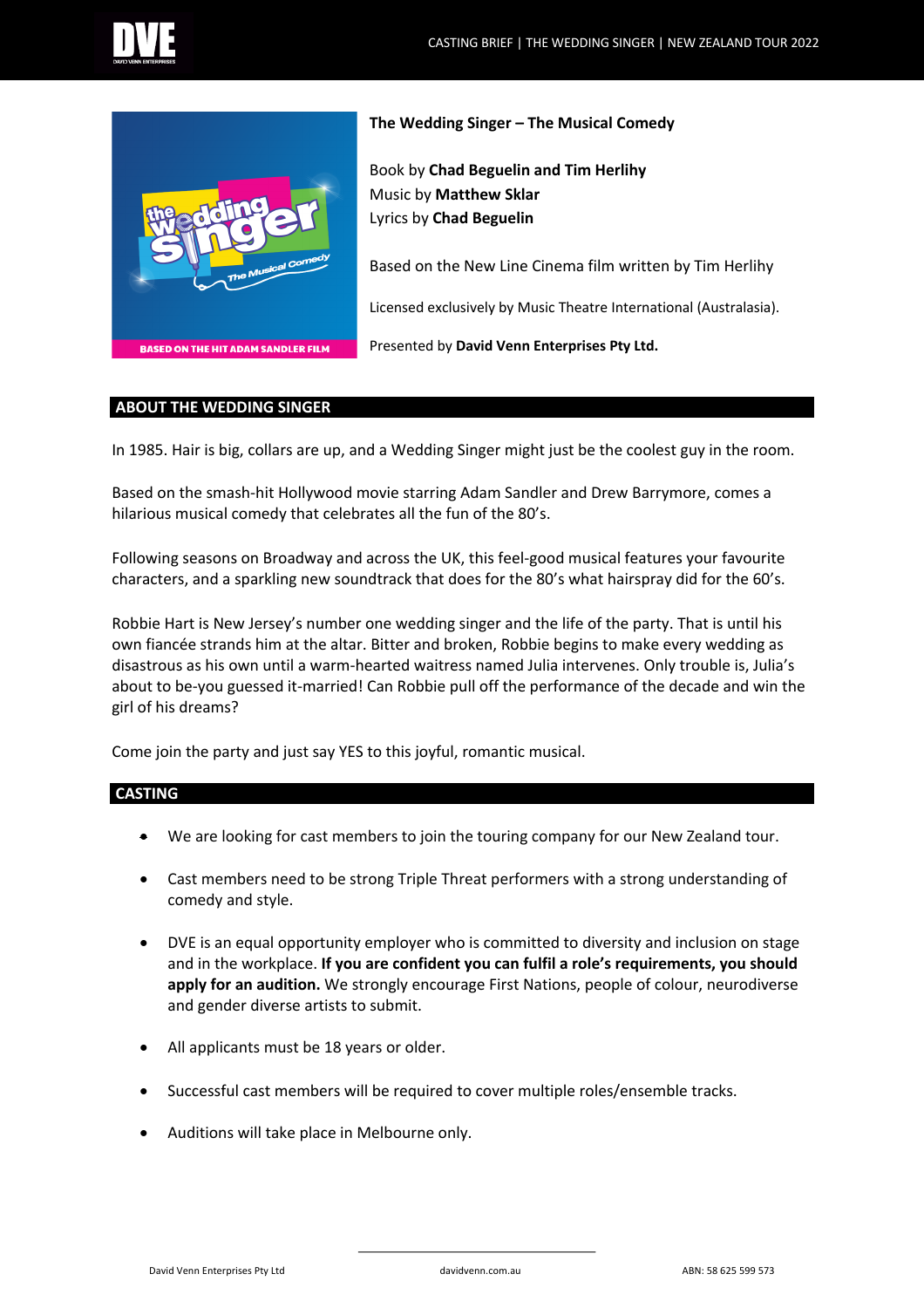### **PROCESS**

# **STEP 1: EXPRESSION OF INTEREST | DEADLINE: 5PM MONDAY 4 APRIL**

Submit a resume and headshot

### **STEP 2: SELF TAPE SUBMISSION | DEADLINE 5pm MONDAY 11 APRIL**

• If requested, applicants will be asked to prepare a self-tape with material for a particular character.

## HOLLY MATERIAL

https://drive.google.com/drive/folders/1iQd22FaCGGjyPuRQ11zDOdwYYhayMU3M?usp=sharing

#### LINDA MATERIAL

https://drive.google.com/drive/folders/1y6uORaUuVnQkEaB2GzK8COCw8qdBj0be?usp=sharing

# **HOW TO APPLY**

All auditionees applying for the production must register their interest using the application form located on the DVE website. Audition bookings will be assigned at the discretion of the creative team and you will be notified if successful.

# **To apply: www.davidvenn.com.au/auditions**

# **ROLES**

#### **Holly**

Julia's cousin. Sexually promiscuous and always up for a good time, but wants to be loved and is looking for romantic fulfilment in all the wrong places. She is in love with Sammy. Gender: Female | Age: 25 to 35 | Vocal range A3 – E5 | Dance ability: Strong Dancer

#### **Linda**

Robbie's fiancé who leaves him at the altar. Keeps Robbie around as a back-up plan. Is more in love with the idea of Robbie being a rock star than she actually is with Robbie. Plot includes appearances as ensemble in select production numbers.

Gender: Female | Age: 20 to 30 | Vocal range A3 – D5| Dance ability: Strong

#### **TERMS & CONDITIONS**

- Rehearsals from 19 May 2022**.** Daily rehearsal times approx. 10:00am 6:00pm.
- Applicants should be available for performances in Wellington and Auckland between **Monday 6 June – Sunday 17 July 2022**
- All applicants and successful company members will be required to adhere to strict COVID-19 safety processes and testing as outlined by the company.
- Artists must be available for the full audition period. If a performer has any restrictions, please note them on the application form.